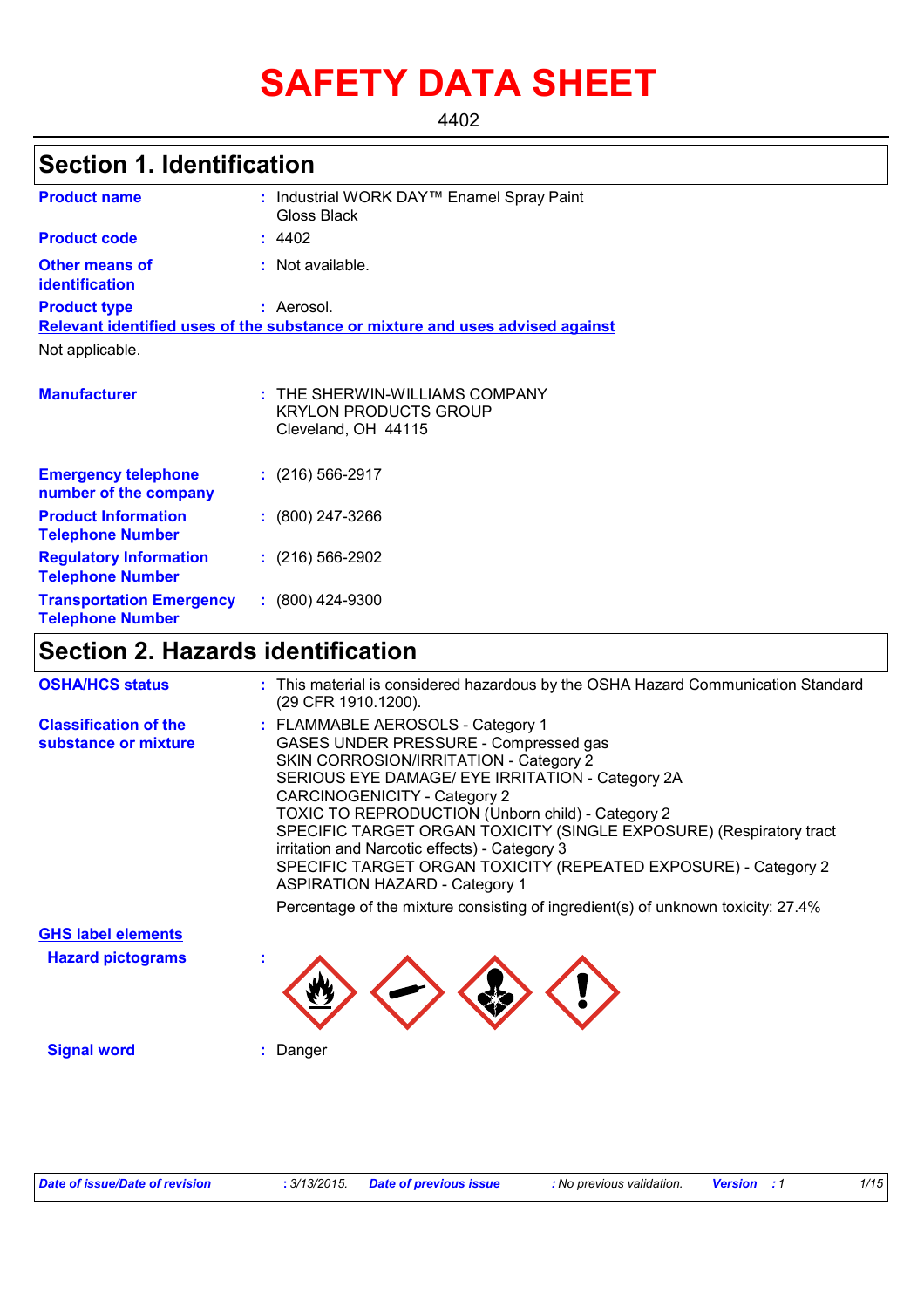# **Section 2. Hazards identification**

| <b>Hazard statements</b>                   | : Extremely flammable aerosol.<br>Contains gas under pressure; may explode if heated.<br>Causes serious eye irritation.<br>Causes skin irritation.<br>Suspected of damaging the unborn child.<br>Suspected of causing cancer.<br>May be fatal if swallowed and enters airways.<br>May cause respiratory irritation.<br>May cause drowsiness and dizziness.<br>May cause damage to organs through prolonged or repeated exposure.                                                                                                                                                                                                                                                                                                                                 |
|--------------------------------------------|------------------------------------------------------------------------------------------------------------------------------------------------------------------------------------------------------------------------------------------------------------------------------------------------------------------------------------------------------------------------------------------------------------------------------------------------------------------------------------------------------------------------------------------------------------------------------------------------------------------------------------------------------------------------------------------------------------------------------------------------------------------|
| <b>Precautionary statements</b>            |                                                                                                                                                                                                                                                                                                                                                                                                                                                                                                                                                                                                                                                                                                                                                                  |
| <b>Prevention</b>                          | : Obtain special instructions before use. Do not handle until all safety precautions have<br>been read and understood. Use personal protective equipment as required. Wear<br>protective gloves. Wear eye or face protection. Keep away from heat, hot surfaces,<br>sparks, open flames and other ignition sources. No smoking. Pressurized container: Do<br>not pierce or burn, even after use. Do not spray on an open flame or other ignition<br>source. Use only outdoors or in a well-ventilated area. Do not breathe dust or mist.<br>Wash hands thoroughly after handling.                                                                                                                                                                                |
| <b>Response</b>                            | : Get medical attention if you feel unwell. IF exposed or concerned: Get medical<br>attention. IF INHALED: Remove victim to fresh air and keep at rest in a position<br>comfortable for breathing. Call a POISON CENTER or physician if you feel unwell. IF<br>SWALLOWED: Immediately call a POISON CENTER or physician. Do NOT induce<br>vomiting. IF ON SKIN: Wash with plenty of soap and water. Take off contaminated<br>clothing. Wash contaminated clothing before reuse. If skin irritation occurs: Get<br>medical attention. IF IN EYES: Rinse cautiously with water for several minutes.<br>Remove contact lenses, if present and easy to do. Continue rinsing. If eye irritation<br>persists: Get medical attention.                                   |
| <b>Storage</b>                             | Store locked up. Protect from sunlight. Do not expose to temperatures exceeding 50<br>°C/122 °F. Store in a well-ventilated place.                                                                                                                                                                                                                                                                                                                                                                                                                                                                                                                                                                                                                               |
| <b>Disposal</b>                            | Dispose of contents and container in accordance with all local, regional, national and<br>international regulations.                                                                                                                                                                                                                                                                                                                                                                                                                                                                                                                                                                                                                                             |
| <b>Supplemental label</b><br>elements      | DANGER: Rags, steel wool, other waste soaked with this product, and sanding residue<br>may spontaneously catch fire if improperly discarded. Immediately place rags, steel<br>wool, other waste soaked with this product, and sanding residue in a sealed, water-filled,<br>metal container. Dispose of in accordance with local fire regulations. DELAYED<br>EFFECTS FROM LONG TERM OVEREXPOSURE. Contains solvents which can cause<br>permanent brain and nervous system damage. Intentional misuse by deliberately<br>concentrating and inhaling the contents can be harmful or fatal. WARNING: This<br>product contains chemicals known to the State of California to cause cancer and birth<br>defects or other reproductive harm. FOR INDUSTRIAL USE ONLY. |
|                                            | Please refer to the SDS for additional information. Keep upright in a cool, dry place. Do<br>not discard empty can in trash compactor.                                                                                                                                                                                                                                                                                                                                                                                                                                                                                                                                                                                                                           |
| <b>Hazards not otherwise</b><br>classified | : None known.                                                                                                                                                                                                                                                                                                                                                                                                                                                                                                                                                                                                                                                                                                                                                    |

## **Section 3. Composition/information on ingredients**

| Substance/mixture     | : Mixture        |
|-----------------------|------------------|
| Other means of        | : Not available. |
| <b>identification</b> |                  |

#### **CAS number/other identifiers**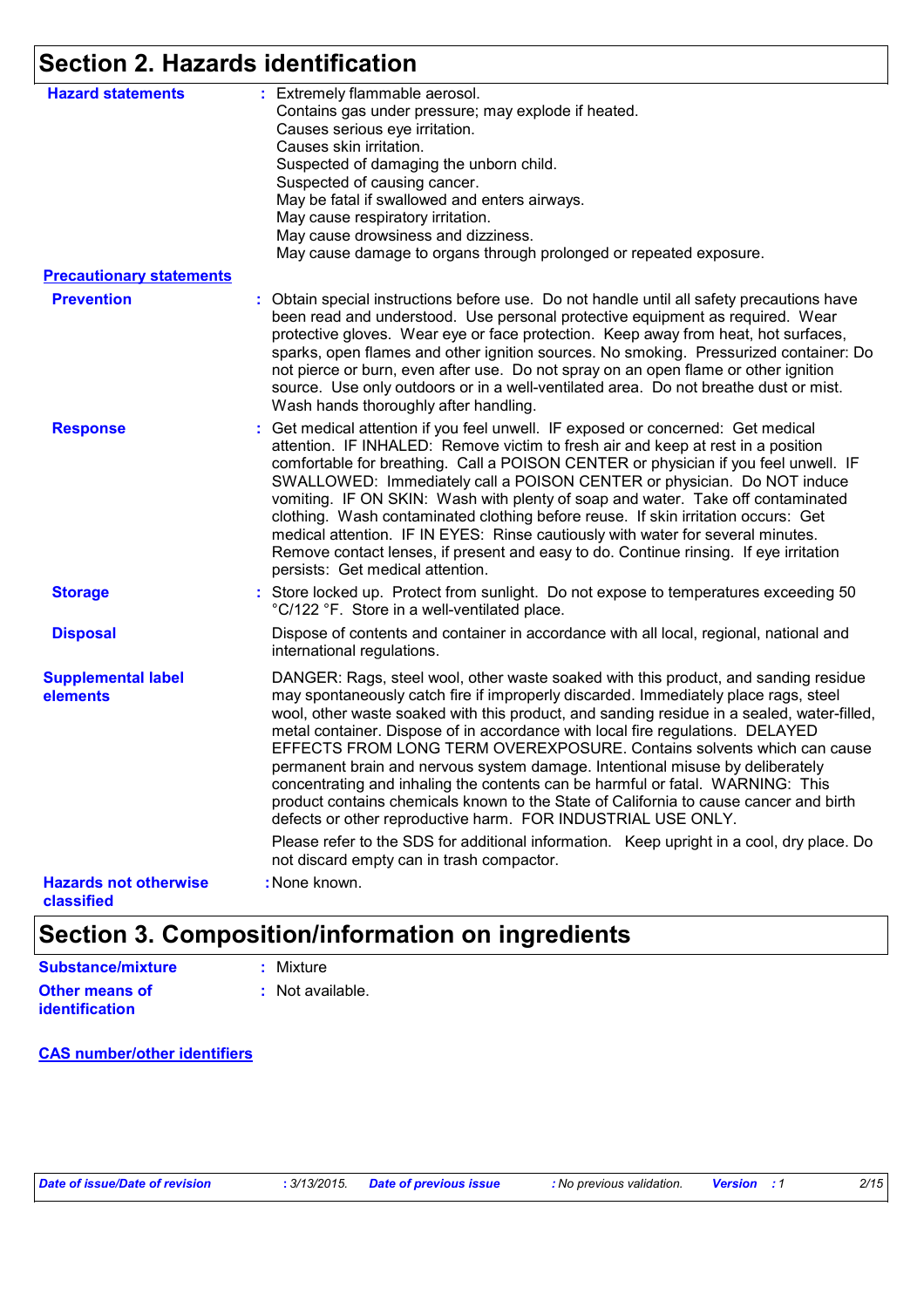### **Section 3. Composition/information on ingredients**

| <b>Ingredient name</b>            | % by weight | <b>CAS number</b> |
|-----------------------------------|-------------|-------------------|
| Acetone                           | 28.7        | 67-64-1           |
| Propane                           | 17.9        | 74-98-6           |
| Butane                            | 17.2        | 106-97-8          |
| Toluene                           | 14.5        | 108-88-3          |
| Lt. Aliphatic Hydrocarbon Solvent | 9.5         | 64742-89-8        |
| $1,2,4$ -Trimethylbenzene         | 1.2         | 95-63-6           |
| Carbon Black                      | 0.6         | 1333-86-4         |
| <b>Cumene</b>                     | 0.2         | 98-82-8           |

**There are no additional ingredients present which, within the current knowledge of the supplier and in the concentrations applicable, are classified as hazardous to health or the environment and hence require reporting in this section.**

**Occupational exposure limits, if available, are listed in Section 8.**

### **Section 4. First aid measures**

#### **Description of necessary first aid measures**

| Eye contact         | : Immediately flush eyes with plenty of water, occasionally lifting the upper and lower<br>eyelids. Check for and remove any contact lenses. Continue to rinse for at least 10<br>minutes. Get medical attention.                                                                                                                                                                                                                                                                                                                                                                                                                                                                                                                                                                                                                               |
|---------------------|-------------------------------------------------------------------------------------------------------------------------------------------------------------------------------------------------------------------------------------------------------------------------------------------------------------------------------------------------------------------------------------------------------------------------------------------------------------------------------------------------------------------------------------------------------------------------------------------------------------------------------------------------------------------------------------------------------------------------------------------------------------------------------------------------------------------------------------------------|
| <b>Inhalation</b>   | : Remove victim to fresh air and keep at rest in a position comfortable for breathing. If it<br>is suspected that fumes are still present, the rescuer should wear an appropriate mask<br>or self-contained breathing apparatus. If not breathing, if breathing is irregular or if<br>respiratory arrest occurs, provide artificial respiration or oxygen by trained personnel. It<br>may be dangerous to the person providing aid to give mouth-to-mouth resuscitation.<br>Get medical attention. If necessary, call a poison center or physician. If unconscious,<br>place in recovery position and get medical attention immediately. Maintain an open<br>airway. Loosen tight clothing such as a collar, tie, belt or waistband.                                                                                                            |
| <b>Skin contact</b> | : Flush contaminated skin with plenty of water. Remove contaminated clothing and<br>shoes. Continue to rinse for at least 10 minutes. Get medical attention. Wash clothing<br>before reuse. Clean shoes thoroughly before reuse.                                                                                                                                                                                                                                                                                                                                                                                                                                                                                                                                                                                                                |
| <b>Ingestion</b>    | : Get medical attention immediately. Call a poison center or physician. Wash out mouth<br>with water. Remove dentures if any. Remove victim to fresh air and keep at rest in a<br>position comfortable for breathing. If material has been swallowed and the exposed<br>person is conscious, give small quantities of water to drink. Stop if the exposed person<br>feels sick as vomiting may be dangerous. Aspiration hazard if swallowed. Can enter<br>lungs and cause damage. Do not induce vomiting. If vomiting occurs, the head should<br>be kept low so that vomit does not enter the lungs. Never give anything by mouth to an<br>unconscious person. If unconscious, place in recovery position and get medical<br>attention immediately. Maintain an open airway. Loosen tight clothing such as a collar,<br>tie, belt or waistband. |

#### **Most important symptoms/effects, acute and delayed**

| <b>Potential acute health effects</b> |                                                                                                                                                |
|---------------------------------------|------------------------------------------------------------------------------------------------------------------------------------------------|
| <b>Eye contact</b>                    | : Causes serious eye irritation.                                                                                                               |
| <b>Inhalation</b>                     | : Can cause central nervous system (CNS) depression. May cause drowsiness and<br>dizziness. May cause respiratory irritation.                  |
| <b>Skin contact</b>                   | : Causes skin irritation.                                                                                                                      |
| <b>Ingestion</b>                      | : Can cause central nervous system (CNS) depression. May be fatal if swallowed and<br>enters airways. Irritating to mouth, throat and stomach. |
| <b>Over-exposure signs/symptoms</b>   |                                                                                                                                                |
| Eye contact                           | : Adverse symptoms may include the following:<br>pain or irritation<br>watering<br>redness                                                     |
| Date of issue/Date of revision        | 3/15<br>: 3/13/2015.<br><b>Date of previous issue</b><br>: No previous validation.<br><b>Version</b> : 1                                       |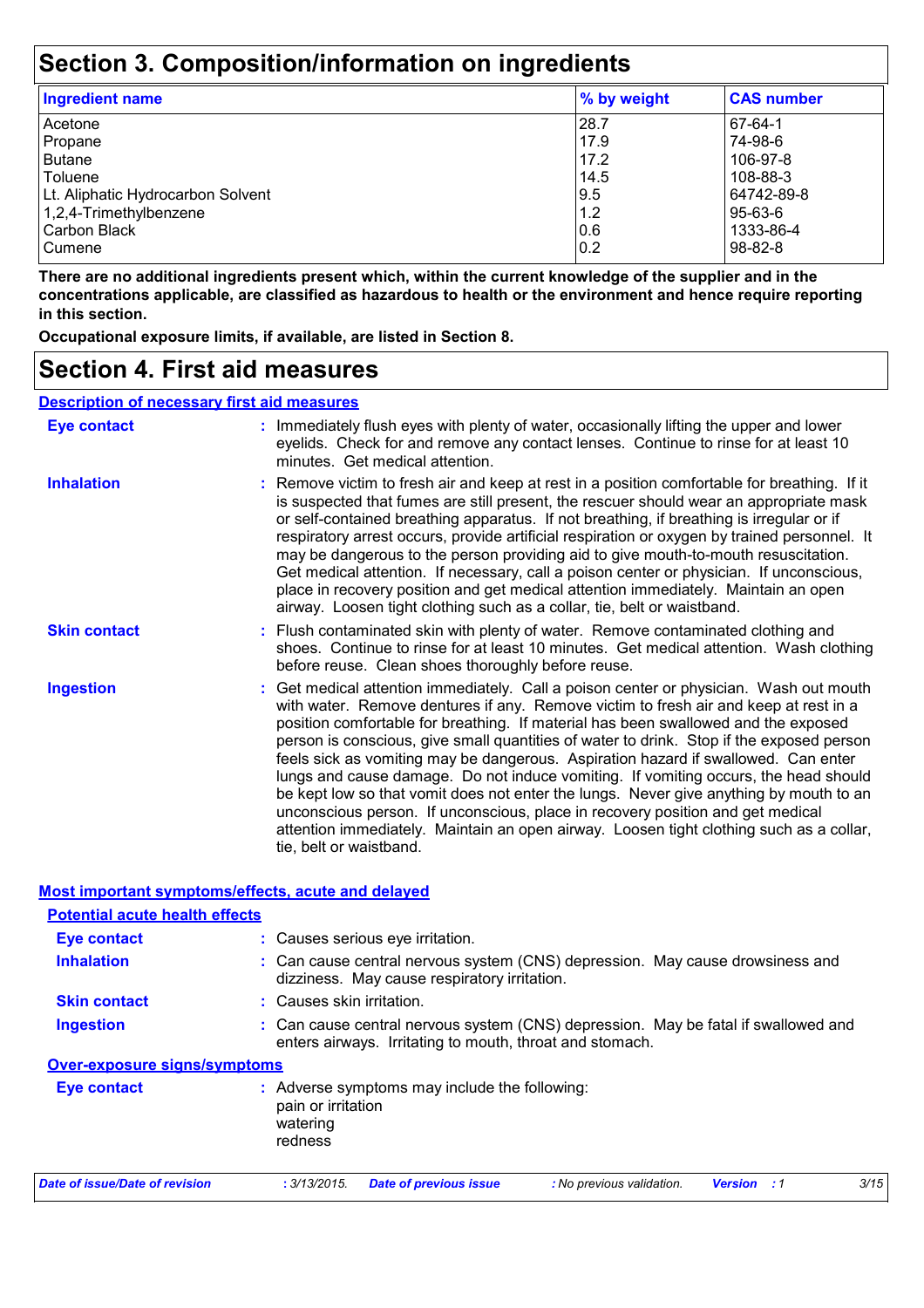# **Section 4. First aid measures**

**See toxicological information (Section 11)**

| <b>Inhalation</b>                 | : Adverse symptoms may include the following:<br>respiratory tract irritation<br>coughing<br>nausea or vomiting<br>headache<br>drowsiness/fatigue<br>dizziness/vertigo<br>unconsciousness<br>reduced fetal weight<br>increase in fetal deaths<br>skeletal malformations                                                 |
|-----------------------------------|-------------------------------------------------------------------------------------------------------------------------------------------------------------------------------------------------------------------------------------------------------------------------------------------------------------------------|
| <b>Skin contact</b>               | : Adverse symptoms may include the following:<br>irritation<br>redness<br>reduced fetal weight<br>increase in fetal deaths<br>skeletal malformations                                                                                                                                                                    |
| <b>Ingestion</b>                  | : Adverse symptoms may include the following:<br>nausea or vomiting<br>reduced fetal weight<br>increase in fetal deaths<br>skeletal malformations<br>Indication of immediate medical attention and special treatment needed, if necessary                                                                               |
| <b>Notes to physician</b>         | : Treat symptomatically. Contact poison treatment specialist immediately if large                                                                                                                                                                                                                                       |
|                                   | quantities have been ingested or inhaled.                                                                                                                                                                                                                                                                               |
| <b>Specific treatments</b>        | : No specific treatment.                                                                                                                                                                                                                                                                                                |
| <b>Protection of first-aiders</b> | : No action shall be taken involving any personal risk or without suitable training. If it is<br>suspected that fumes are still present, the rescuer should wear an appropriate mask or<br>self-contained breathing apparatus. It may be dangerous to the person providing aid to<br>give mouth-to-mouth resuscitation. |

| <b>Section 5. Fire-fighting measures</b>               |                                                                                                                                                                                                                                                                                                                                                                                                                                                       |  |  |
|--------------------------------------------------------|-------------------------------------------------------------------------------------------------------------------------------------------------------------------------------------------------------------------------------------------------------------------------------------------------------------------------------------------------------------------------------------------------------------------------------------------------------|--|--|
| <b>Extinguishing media</b>                             |                                                                                                                                                                                                                                                                                                                                                                                                                                                       |  |  |
| <b>Suitable extinguishing</b><br>media                 | : Use an extinguishing agent suitable for the surrounding fire.                                                                                                                                                                                                                                                                                                                                                                                       |  |  |
| <b>Unsuitable extinguishing</b><br>media               | : None known.                                                                                                                                                                                                                                                                                                                                                                                                                                         |  |  |
| <b>Specific hazards arising</b><br>from the chemical   | : Extremely flammable aerosol. In a fire or if heated, a pressure increase will occur and<br>the container may burst, with the risk of a subsequent explosion. Gas may accumulate<br>in low or confined areas or travel a considerable distance to a source of ignition and<br>flash back, causing fire or explosion. Bursting aerosol containers may be propelled from<br>a fire at high speed. Runoff to sewer may create fire or explosion hazard. |  |  |
| <b>Hazardous thermal</b><br>decomposition products     | : Decomposition products may include the following materials:<br>carbon dioxide<br>carbon monoxide                                                                                                                                                                                                                                                                                                                                                    |  |  |
| <b>Special protective actions</b><br>for fire-fighters | : Promptly isolate the scene by removing all persons from the vicinity of the incident if<br>there is a fire. No action shall be taken involving any personal risk or without suitable<br>training. Move containers from fire area if this can be done without risk. Use water<br>spray to keep fire-exposed containers cool.                                                                                                                         |  |  |
| Date of issue/Date of revision                         | 4/15<br>: 3/13/2015.<br><b>Date of previous issue</b><br>: No previous validation.<br><b>Version</b> : 1                                                                                                                                                                                                                                                                                                                                              |  |  |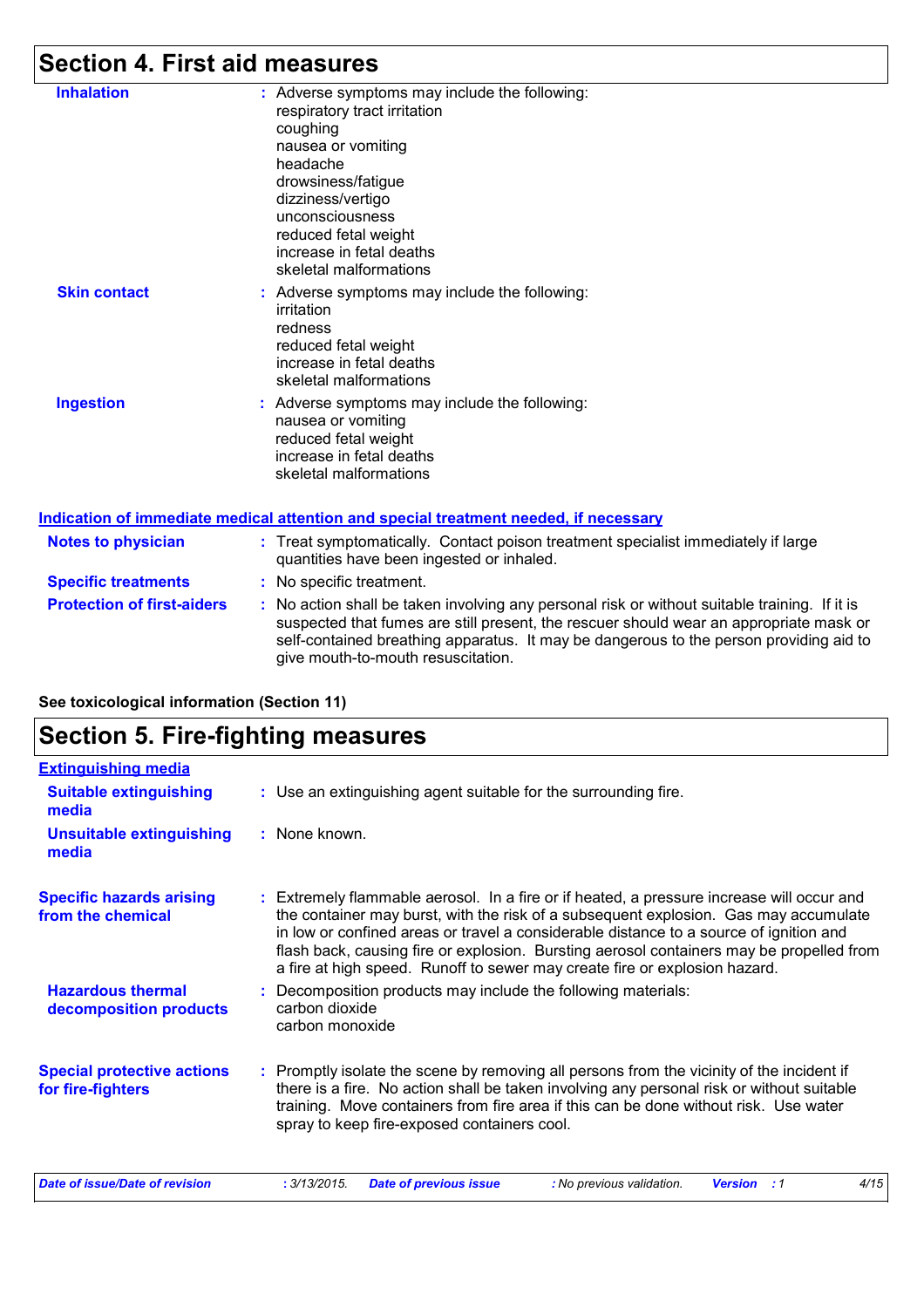### **Section 5. Fire-fighting measures**

Fire-fighters should wear appropriate protective equipment and self-contained breathing **:** apparatus (SCBA) with a full face-piece operated in positive pressure mode. **Special protective equipment for fire-fighters**

### **Section 6. Accidental release measures**

#### **Personal precautions, protective equipment and emergency procedures**

| For non-emergency<br>personnel                               | : No action shall be taken involving any personal risk or without suitable training.<br>Evacuate surrounding areas. Keep unnecessary and unprotected personnel from<br>entering. In the case of aerosols being ruptured, care should be taken due to the rapid<br>escape of the pressurized contents and propellant. If a large number of containers are<br>ruptured, treat as a bulk material spillage according to the instructions in the clean-up<br>section. Do not touch or walk through spilled material. Shut off all ignition sources. No<br>flares, smoking or flames in hazard area. Avoid breathing vapor or mist. Provide<br>adequate ventilation. Wear appropriate respirator when ventilation is inadequate. Put<br>on appropriate personal protective equipment. |  |
|--------------------------------------------------------------|----------------------------------------------------------------------------------------------------------------------------------------------------------------------------------------------------------------------------------------------------------------------------------------------------------------------------------------------------------------------------------------------------------------------------------------------------------------------------------------------------------------------------------------------------------------------------------------------------------------------------------------------------------------------------------------------------------------------------------------------------------------------------------|--|
|                                                              | For emergency responders : If specialised clothing is required to deal with the spillage, take note of any information in<br>Section 8 on suitable and unsuitable materials. See also the information in "For non-<br>emergency personnel".                                                                                                                                                                                                                                                                                                                                                                                                                                                                                                                                      |  |
| <b>Environmental precautions</b>                             | : Avoid dispersal of spilled material and runoff and contact with soil, waterways, drains<br>and sewers. Inform the relevant authorities if the product has caused environmental<br>pollution (sewers, waterways, soil or air).                                                                                                                                                                                                                                                                                                                                                                                                                                                                                                                                                  |  |
| <b>Methods and materials for containment and cleaning up</b> |                                                                                                                                                                                                                                                                                                                                                                                                                                                                                                                                                                                                                                                                                                                                                                                  |  |
| <b>Small spill</b>                                           | : Stop leak if without risk. Move containers from spill area. Use spark-proof tools and<br>explosion-proof equipment. Dilute with water and mop up if water-soluble. Alternatively,<br>or if water-insoluble, absorb with an inert dry material and place in an appropriate waste<br>disposal container. Dispose of via a licensed waste disposal contractor.                                                                                                                                                                                                                                                                                                                                                                                                                    |  |
| <b>Large spill</b>                                           | : Stop leak if without risk. Move containers from spill area. Use spark-proof tools and<br>explosion-proof equipment. Approach release from upwind. Prevent entry into sewers,<br>water courses, basements or confined areas. Wash spillages into an effluent treatment<br>plant or proceed as follows. Contain and collect spillage with non-combustible,<br>absorbent material e.g. sand, earth, vermiculite or diatomaceous earth and place in<br>container for disposal according to local regulations (see Section 13). Dispose of via a<br>licensed waste disposal contractor. Contaminated absorbent material may pose the<br>same hazard as the spilled product. Note: see Section 1 for emergency contact<br>information and Section 13 for waste disposal.             |  |

### **Section 7. Handling and storage**

#### **Precautions for safe handling**

| <b>Protective measures</b>                       | : Put on appropriate personal protective equipment (see Section 8). Pressurized<br>container: protect from sunlight and do not expose to temperatures exceeding 50°C. Do<br>not pierce or burn, even after use. Avoid exposure - obtain special instructions before<br>use. Avoid exposure during pregnancy. Do not handle until all safety precautions have<br>been read and understood. Do not get in eyes or on skin or clothing. Do not breathe<br>vapor or mist. Do not swallow. Avoid breathing gas. Use only with adequate ventilation.<br>Wear appropriate respirator when ventilation is inadequate. Store and use away from<br>heat, sparks, open flame or any other ignition source. Use explosion-proof electrical<br>(ventilating, lighting and material handling) equipment. Use only non-sparking tools.<br>Empty containers retain product residue and can be hazardous. |
|--------------------------------------------------|------------------------------------------------------------------------------------------------------------------------------------------------------------------------------------------------------------------------------------------------------------------------------------------------------------------------------------------------------------------------------------------------------------------------------------------------------------------------------------------------------------------------------------------------------------------------------------------------------------------------------------------------------------------------------------------------------------------------------------------------------------------------------------------------------------------------------------------------------------------------------------------|
| <b>Advice on general</b><br>occupational hygiene | : Eating, drinking and smoking should be prohibited in areas where this material is<br>handled, stored and processed. Workers should wash hands and face before eating,<br>drinking and smoking. Remove contaminated clothing and protective equipment before<br>entering eating areas. See also Section 8 for additional information on hygiene<br>measures.                                                                                                                                                                                                                                                                                                                                                                                                                                                                                                                            |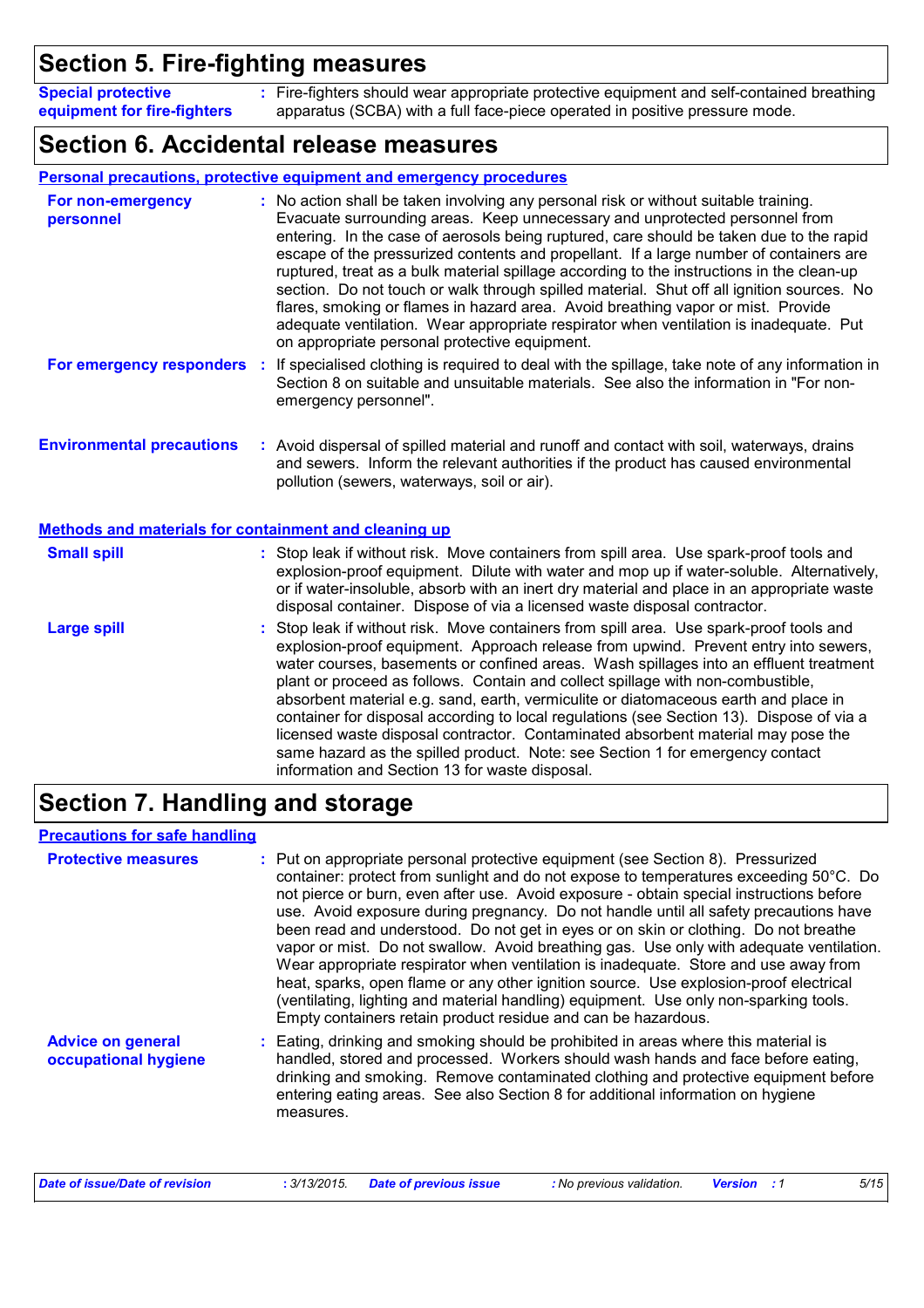### **Section 7. Handling and storage**

**including any incompatibilities**

**Conditions for safe storage,** : Store in accordance with local regulations. Store away from direct sunlight in a dry, cool and well-ventilated area, away from incompatible materials (see Section 10) and food and drink. Protect from sunlight. Store locked up. Eliminate all ignition sources. Use appropriate containment to avoid environmental contamination.

### **Section 8. Exposure controls/personal protection**

#### **Control parameters**

#### **Occupational exposure limits**

| <b>Ingredient name</b>         | <b>Exposure limits</b>                                                     |                            |
|--------------------------------|----------------------------------------------------------------------------|----------------------------|
| Acetone                        | ACGIH TLV (United States, 4/2014).                                         |                            |
|                                | TWA: 500 ppm 8 hours.                                                      |                            |
|                                | TWA: 1188 mg/m <sup>3</sup> 8 hours.                                       |                            |
|                                | STEL: 750 ppm 15 minutes.                                                  |                            |
|                                | STEL: 1782 mg/m <sup>3</sup> 15 minutes.                                   |                            |
|                                | NIOSH REL (United States, 10/2013).                                        |                            |
|                                | TWA: 250 ppm 10 hours.                                                     |                            |
|                                | TWA: 590 mg/m <sup>3</sup> 10 hours.                                       |                            |
|                                | OSHA PEL (United States, 2/2013).                                          |                            |
|                                | TWA: 1000 ppm 8 hours.                                                     |                            |
|                                | TWA: 2400 mg/m <sup>3</sup> 8 hours.                                       |                            |
| Propane                        | NIOSH REL (United States, 10/2013).                                        |                            |
|                                | TWA: 1000 ppm 10 hours.                                                    |                            |
|                                | TWA: 1800 mg/m <sup>3</sup> 10 hours.                                      |                            |
|                                | OSHA PEL (United States, 2/2013).                                          |                            |
|                                | TWA: 1000 ppm 8 hours.                                                     |                            |
|                                | TWA: 1800 mg/m <sup>3</sup> 8 hours.                                       |                            |
| <b>Butane</b>                  | NIOSH REL (United States, 10/2013).                                        |                            |
|                                | TWA: 800 ppm 10 hours.                                                     |                            |
|                                | TWA: 1900 mg/m <sup>3</sup> 10 hours.                                      |                            |
|                                | ACGIH TLV (United States, 4/2014).                                         |                            |
|                                | STEL: 1000 ppm 15 minutes.                                                 |                            |
| Toluene                        | OSHA PEL Z2 (United States, 2/2013).                                       |                            |
|                                | TWA: 200 ppm 8 hours.                                                      |                            |
|                                | CEIL: 300 ppm                                                              |                            |
|                                | AMP: 500 ppm 10 minutes.                                                   |                            |
|                                | NIOSH REL (United States, 10/2013).                                        |                            |
|                                | TWA: 100 ppm 10 hours.                                                     |                            |
|                                | TWA: 375 mg/m <sup>3</sup> 10 hours.                                       |                            |
|                                | STEL: 150 ppm 15 minutes.                                                  |                            |
|                                | STEL: 560 mg/m <sup>3</sup> 15 minutes.                                    |                            |
|                                | ACGIH TLV (United States, 4/2014).                                         |                            |
|                                | TWA: 20 ppm 8 hours.                                                       |                            |
| 1,2,4-Trimethylbenzene         | ACGIH TLV (United States, 4/2014).                                         |                            |
|                                | TWA: 25 ppm 8 hours.                                                       |                            |
|                                | TWA: 123 mg/m <sup>3</sup> 8 hours.                                        |                            |
|                                | NIOSH REL (United States, 10/2013).                                        |                            |
|                                | TWA: 25 ppm 10 hours.                                                      |                            |
|                                | TWA: 125 mg/m <sup>3</sup> 10 hours.                                       |                            |
| Carbon Black                   | NIOSH REL (United States, 10/2013).                                        |                            |
|                                | TWA: 3.5 mg/m <sup>3</sup> 10 hours.                                       |                            |
|                                | TWA: 0.1 mg of PAHs/cm <sup>3</sup> 10 hours.                              |                            |
|                                | OSHA PEL (United States, 2/2013).                                          |                            |
|                                | TWA: $3.5 \text{ mg/m}^3$ 8 hours.                                         |                            |
|                                | <b>ACGIH TLV (United States, 4/2014).</b>                                  |                            |
|                                | TWA: 3 mg/m <sup>3</sup> 8 hours. Form: Inhalable                          |                            |
|                                | fraction                                                                   |                            |
| Cumene                         | <b>ACGIH TLV (United States, 4/2014).</b>                                  |                            |
|                                | TWA: 50 ppm 8 hours.                                                       |                            |
| Date of issue/Date of revision | : 3/13/2015.<br><b>Date of previous issue</b><br>: No previous validation. | <b>Version</b> : 1<br>6/15 |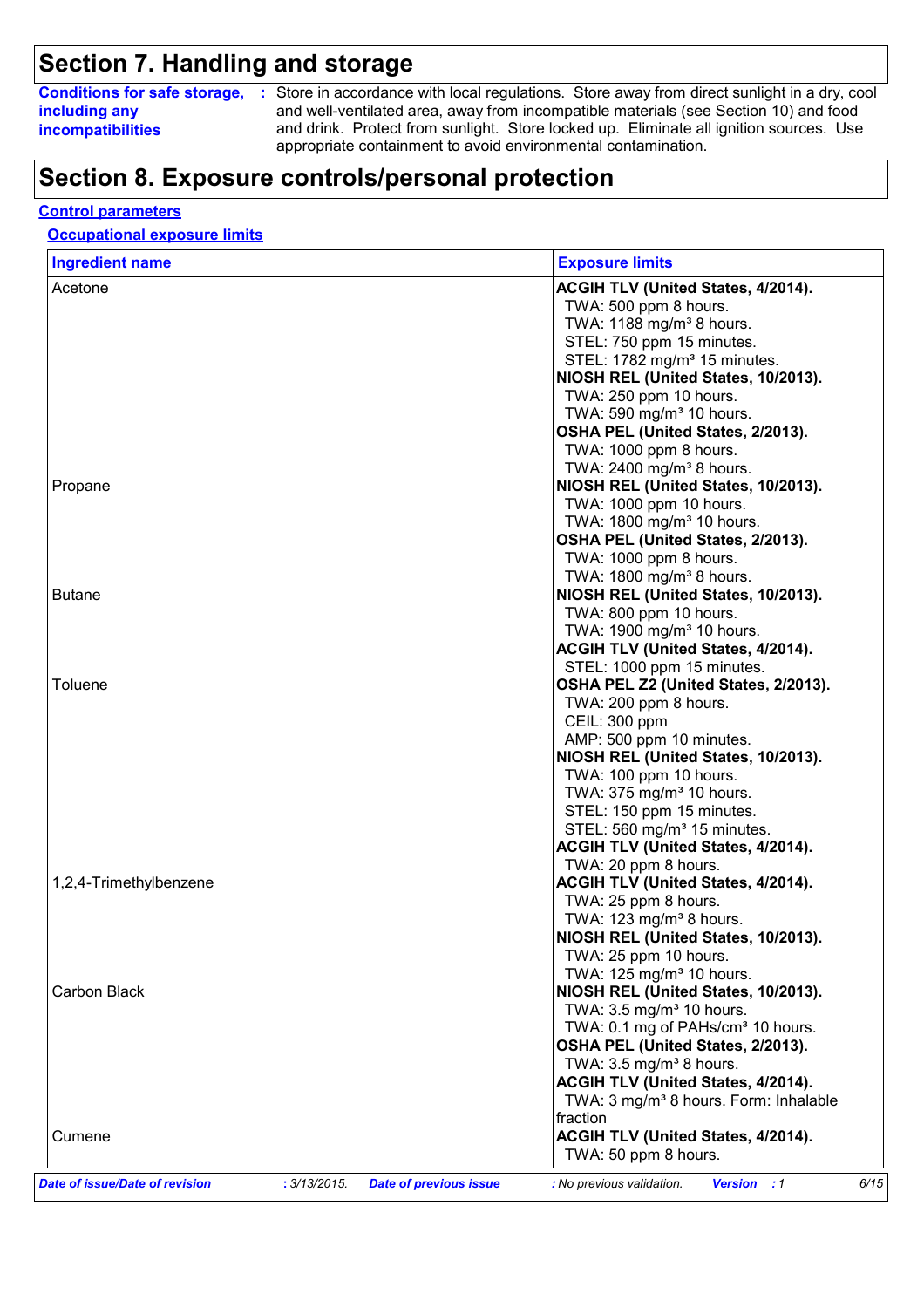# **Section 8. Exposure controls/personal protection**

|                                            |    | NIOSH REL (United States, 10/2013).<br>Absorbed through skin.<br>TWA: 50 ppm 10 hours.<br>TWA: 245 mg/m <sup>3</sup> 10 hours.<br>OSHA PEL (United States, 2/2013).<br>Absorbed through skin.<br>TWA: 50 ppm 8 hours.<br>TWA: 245 mg/m <sup>3</sup> 8 hours.                                                                                                                                                                                                                                                                                                                                                         |
|--------------------------------------------|----|----------------------------------------------------------------------------------------------------------------------------------------------------------------------------------------------------------------------------------------------------------------------------------------------------------------------------------------------------------------------------------------------------------------------------------------------------------------------------------------------------------------------------------------------------------------------------------------------------------------------|
| <b>Appropriate engineering</b><br>controls |    | : Use only with adequate ventilation. Use process enclosures, local exhaust ventilation or<br>other engineering controls to keep worker exposure to airborne contaminants below any<br>recommended or statutory limits. The engineering controls also need to keep gas,<br>vapor or dust concentrations below any lower explosive limits. Use explosion-proof<br>ventilation equipment.                                                                                                                                                                                                                              |
| <b>Environmental exposure</b><br>controls  | ÷. | Emissions from ventilation or work process equipment should be checked to ensure<br>they comply with the requirements of environmental protection legislation. In some<br>cases, fume scrubbers, filters or engineering modifications to the process equipment<br>will be necessary to reduce emissions to acceptable levels.                                                                                                                                                                                                                                                                                        |
| <b>Individual protection measures</b>      |    |                                                                                                                                                                                                                                                                                                                                                                                                                                                                                                                                                                                                                      |
| <b>Hygiene measures</b>                    |    | : Wash hands, forearms and face thoroughly after handling chemical products, before<br>eating, smoking and using the lavatory and at the end of the working period.<br>Appropriate techniques should be used to remove potentially contaminated clothing.<br>Wash contaminated clothing before reusing. Ensure that eyewash stations and safety<br>showers are close to the workstation location.                                                                                                                                                                                                                    |
| <b>Eye/face protection</b>                 | ÷. | Safety eyewear complying with an approved standard should be used when a risk<br>assessment indicates this is necessary to avoid exposure to liquid splashes, mists,<br>gases or dusts. If contact is possible, the following protection should be worn, unless<br>the assessment indicates a higher degree of protection: chemical splash goggles.                                                                                                                                                                                                                                                                  |
| <b>Skin protection</b>                     |    |                                                                                                                                                                                                                                                                                                                                                                                                                                                                                                                                                                                                                      |
| <b>Hand protection</b>                     |    | Chemical-resistant, impervious gloves complying with an approved standard should be<br>worn at all times when handling chemical products if a risk assessment indicates this is<br>necessary. Considering the parameters specified by the glove manufacturer, check<br>during use that the gloves are still retaining their protective properties. It should be<br>noted that the time to breakthrough for any glove material may be different for different<br>glove manufacturers. In the case of mixtures, consisting of several substances, the<br>protection time of the gloves cannot be accurately estimated. |
| <b>Body protection</b>                     |    | : Personal protective equipment for the body should be selected based on the task being<br>performed and the risks involved and should be approved by a specialist before<br>handling this product. When there is a risk of ignition from static electricity, wear anti-<br>static protective clothing. For the greatest protection from static discharges, clothing<br>should include anti-static overalls, boots and gloves.                                                                                                                                                                                       |
| <b>Other skin protection</b>               |    | : Appropriate footwear and any additional skin protection measures should be selected<br>based on the task being performed and the risks involved and should be approved by a<br>specialist before handling this product.                                                                                                                                                                                                                                                                                                                                                                                            |
| <b>Respiratory protection</b>              |    | : Use a properly fitted, air-purifying or air-fed respirator complying with an approved<br>standard if a risk assessment indicates this is necessary. Respirator selection must be<br>based on known or anticipated exposure levels, the hazards of the product and the safe<br>working limits of the selected respirator.                                                                                                                                                                                                                                                                                           |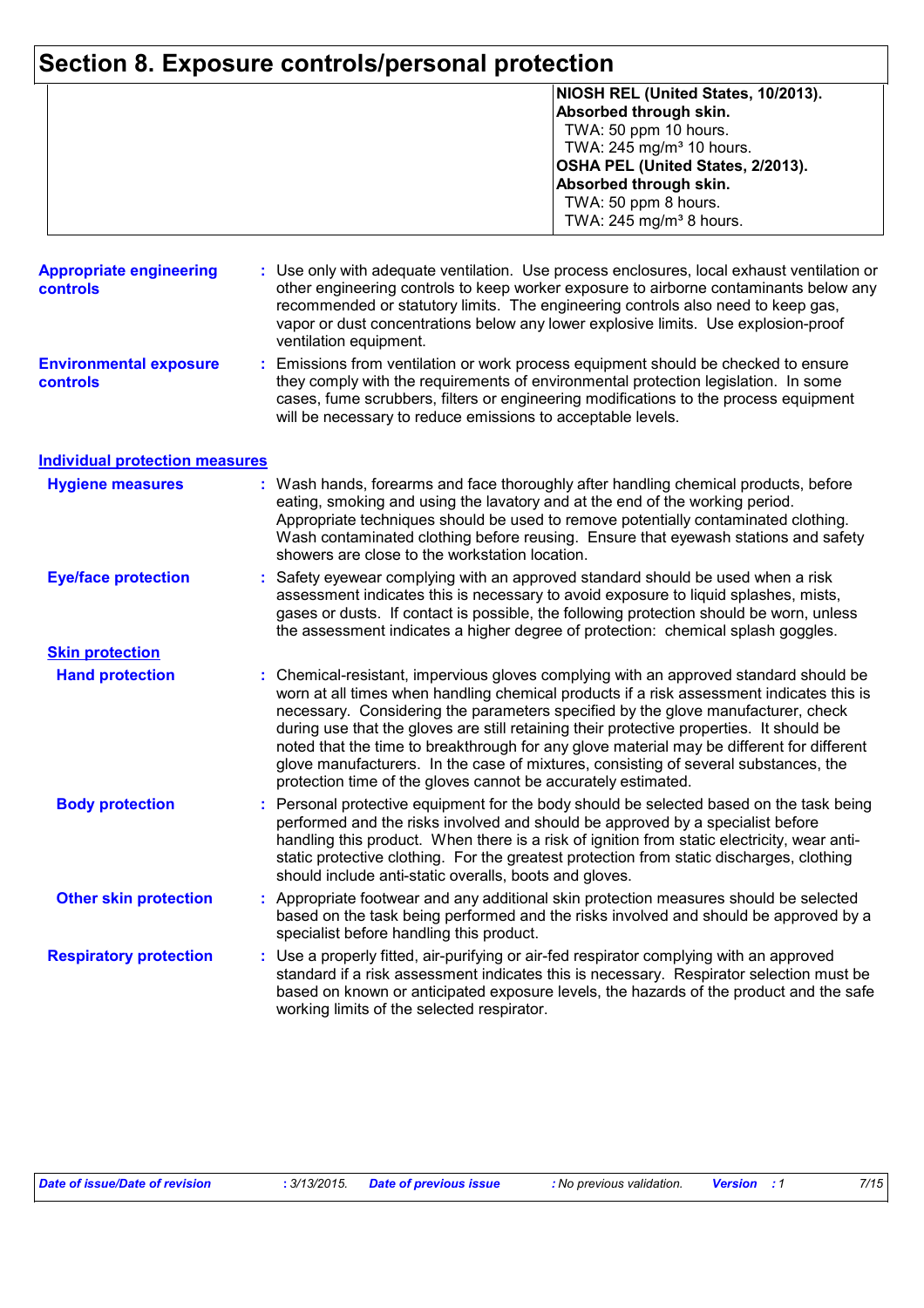### **Section 9. Physical and chemical properties**

| <b>Appearance</b>                                 |    |                                                                                                                                       |
|---------------------------------------------------|----|---------------------------------------------------------------------------------------------------------------------------------------|
| <b>Physical state</b>                             |    | : Liquid.                                                                                                                             |
| <b>Color</b>                                      |    | $:$ Not available.                                                                                                                    |
| <b>Odor</b>                                       |    | : Not available.                                                                                                                      |
| <b>Odor threshold</b>                             |    | : Not available.                                                                                                                      |
| рH                                                |    | : 7                                                                                                                                   |
| <b>Melting point</b>                              |    | : Not available.                                                                                                                      |
| <b>Boiling point</b>                              |    | : Not available.                                                                                                                      |
| <b>Flash point</b>                                |    | : Closed cup: -29 $^{\circ}$ C (-20.2 $^{\circ}$ F) [Pensky-Martens Closed Cup]                                                       |
| <b>Evaporation rate</b>                           |    | $: 5.6$ (butyl acetate = 1)                                                                                                           |
| <b>Flammability (solid, gas)</b>                  |    | : Not available.                                                                                                                      |
| Lower and upper explosive<br>(flammable) limits   |    | $:$ Lower: $0.9\%$<br>Upper: 12.8%                                                                                                    |
| <b>Vapor pressure</b>                             |    | : 13.5 kPa (101.325 mm Hg) [at $20^{\circ}$ C]                                                                                        |
| <b>Vapor density</b>                              |    | : $1.55$ [Air = 1]                                                                                                                    |
| <b>Relative density</b>                           |    | : 0.69                                                                                                                                |
| <b>Solubility</b>                                 |    | : Not available.                                                                                                                      |
| <b>Partition coefficient: n-</b><br>octanol/water |    | : Not available.                                                                                                                      |
| <b>Auto-ignition temperature</b>                  |    | : Not available.                                                                                                                      |
| <b>Decomposition temperature</b>                  |    | $:$ Not available.                                                                                                                    |
| <b>Viscosity</b>                                  | t. | Kinematic (room temperature): $< 0.07$ cm <sup>2</sup> /s ( $< 7$ cSt)<br>Kinematic (40°C (104°F)): <0.07 cm <sup>2</sup> /s (<7 cSt) |
| <b>Aerosol product</b>                            |    |                                                                                                                                       |
| <b>Type of aerosol</b>                            |    | : Spray                                                                                                                               |
| <b>Heat of combustion</b>                         |    | $: 0.0000329$ kJ/g                                                                                                                    |

## **Section 10. Stability and reactivity**

| <b>Reactivity</b>                                   | : No specific test data related to reactivity available for this product or its ingredients.              |
|-----------------------------------------------------|-----------------------------------------------------------------------------------------------------------|
| <b>Chemical stability</b>                           | : The product is stable.                                                                                  |
| <b>Possibility of hazardous</b><br><b>reactions</b> | : Under normal conditions of storage and use, hazardous reactions will not occur.                         |
| <b>Conditions to avoid</b>                          | : Avoid all possible sources of ignition (spark or flame).                                                |
| <b>Incompatible materials</b>                       | : No specific data.                                                                                       |
| <b>Hazardous decomposition</b><br>products          | : Under normal conditions of storage and use, hazardous decomposition products should<br>not be produced. |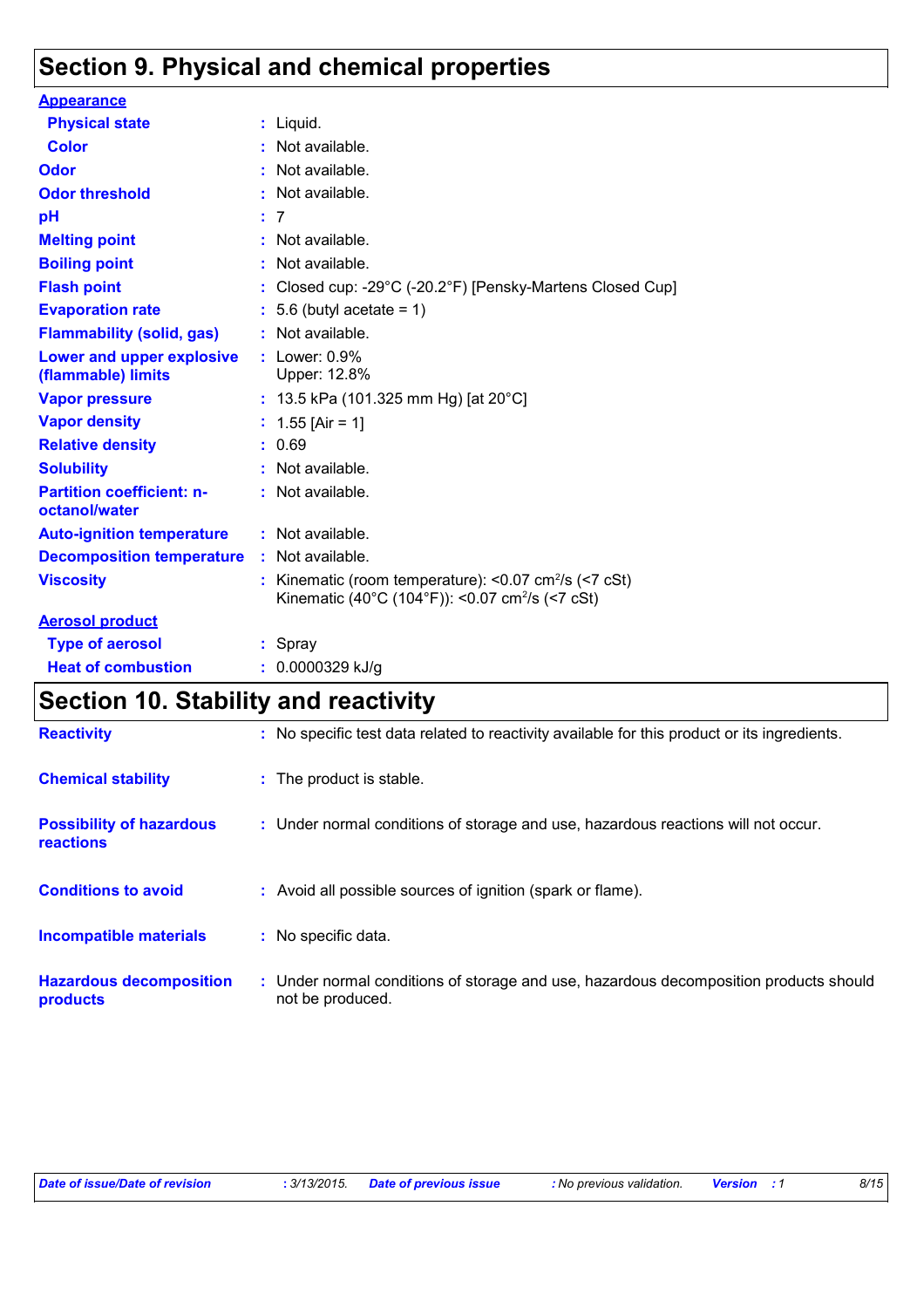## **Section 11. Toxicological information**

### **Information on toxicological effects**

#### **Acute toxicity**

| <b>Product/ingredient name</b> | <b>Result</b>                | <b>Species</b> | <b>Dose</b>              | <b>Exposure</b> |
|--------------------------------|------------------------------|----------------|--------------------------|-----------------|
| Acetone                        | LD50 Oral                    | Rat            | 5800 mg/kg               |                 |
| <b>Butane</b>                  | LC50 Inhalation Vapor        | Rat            | 658000 mg/m <sup>3</sup> | 14 hours        |
| Toluene                        | <b>LC50 Inhalation Vapor</b> | Rat            | $49$ g/m <sup>3</sup>    | 4 hours         |
|                                | LD50 Oral                    | Rat            | 636 mg/kg                |                 |
| 1,2,4-Trimethylbenzene         | <b>LC50 Inhalation Vapor</b> | Rat            | 18000 mg/m <sup>3</sup>  | 4 hours         |
|                                | LD50 Oral                    | Rat            | 5 g/kg                   |                 |
| Carbon Black                   | LD50 Oral                    | Rat            | >15400 mg/kg             |                 |
| ⊩Cumene                        | <b>LC50 Inhalation Vapor</b> | Rat            | 39000 mg/m <sup>3</sup>  | 4 hours         |
|                                | LD50 Oral                    | Rat            | 1400 mg/kg               |                 |

#### **Irritation/Corrosion**

| <b>Product/ingredient name</b> | <b>Result</b>            | <b>Species</b> | <b>Score</b>   | <b>Exposure</b> | <b>Observation</b>       |
|--------------------------------|--------------------------|----------------|----------------|-----------------|--------------------------|
| Acetone                        | Eyes - Mild irritant     | Human          | $\blacksquare$ | 186300 parts    | $\overline{a}$           |
|                                |                          |                |                | per million     |                          |
|                                | Eyes - Mild irritant     | Rabbit         |                | 10 microliters  |                          |
|                                | Eyes - Moderate irritant | Rabbit         |                | 24 hours 20     |                          |
|                                |                          |                |                | milligrams      |                          |
|                                | Eyes - Severe irritant   | Rabbit         |                | 20 milligrams   |                          |
|                                | Skin - Mild irritant     | Rabbit         |                | 24 hours 500    |                          |
|                                |                          |                |                | milligrams      |                          |
|                                | Skin - Mild irritant     | Rabbit         |                | 395             |                          |
|                                |                          |                |                | milligrams      |                          |
| Toluene                        | Eyes - Mild irritant     | Rabbit         |                | 0.5 minutes     | $\overline{\phantom{a}}$ |
|                                |                          |                |                | 100             |                          |
|                                |                          |                |                | milligrams      |                          |
|                                | Eyes - Mild irritant     | Rabbit         |                | 870             |                          |
|                                |                          |                |                | Micrograms      |                          |
|                                | Eyes - Severe irritant   | Rabbit         |                | 24 hours 2      | $\blacksquare$           |
|                                |                          |                |                | milligrams      |                          |
|                                | Skin - Mild irritant     | Pig            |                | 24 hours 250    |                          |
|                                |                          |                |                | microliters     |                          |
|                                | Skin - Mild irritant     | Rabbit         |                | 435             | $\overline{\phantom{a}}$ |
|                                |                          |                |                | milligrams      |                          |
|                                | Skin - Moderate irritant | Rabbit         |                | 24 hours 20     |                          |
|                                |                          |                |                | milligrams      |                          |
|                                | Skin - Moderate irritant | Rabbit         |                | 500             |                          |
|                                |                          |                |                | milligrams      |                          |
| Cumene                         | Eyes - Mild irritant     | Rabbit         |                | 24 hours 500    |                          |
|                                |                          |                |                | milligrams      |                          |
|                                | Eyes - Mild irritant     | Rabbit         |                | 86 milligrams   |                          |
|                                | Skin - Mild irritant     | Rabbit         |                | 24 hours 10     |                          |
|                                |                          |                |                | milligrams      |                          |
|                                | Skin - Moderate irritant | Rabbit         |                | 24 hours 100    |                          |
|                                |                          |                |                | milligrams      |                          |

#### **Sensitization**

Not available.

#### **Mutagenicity**

Not available.

#### **Carcinogenicity**

Not available.

#### **Classification**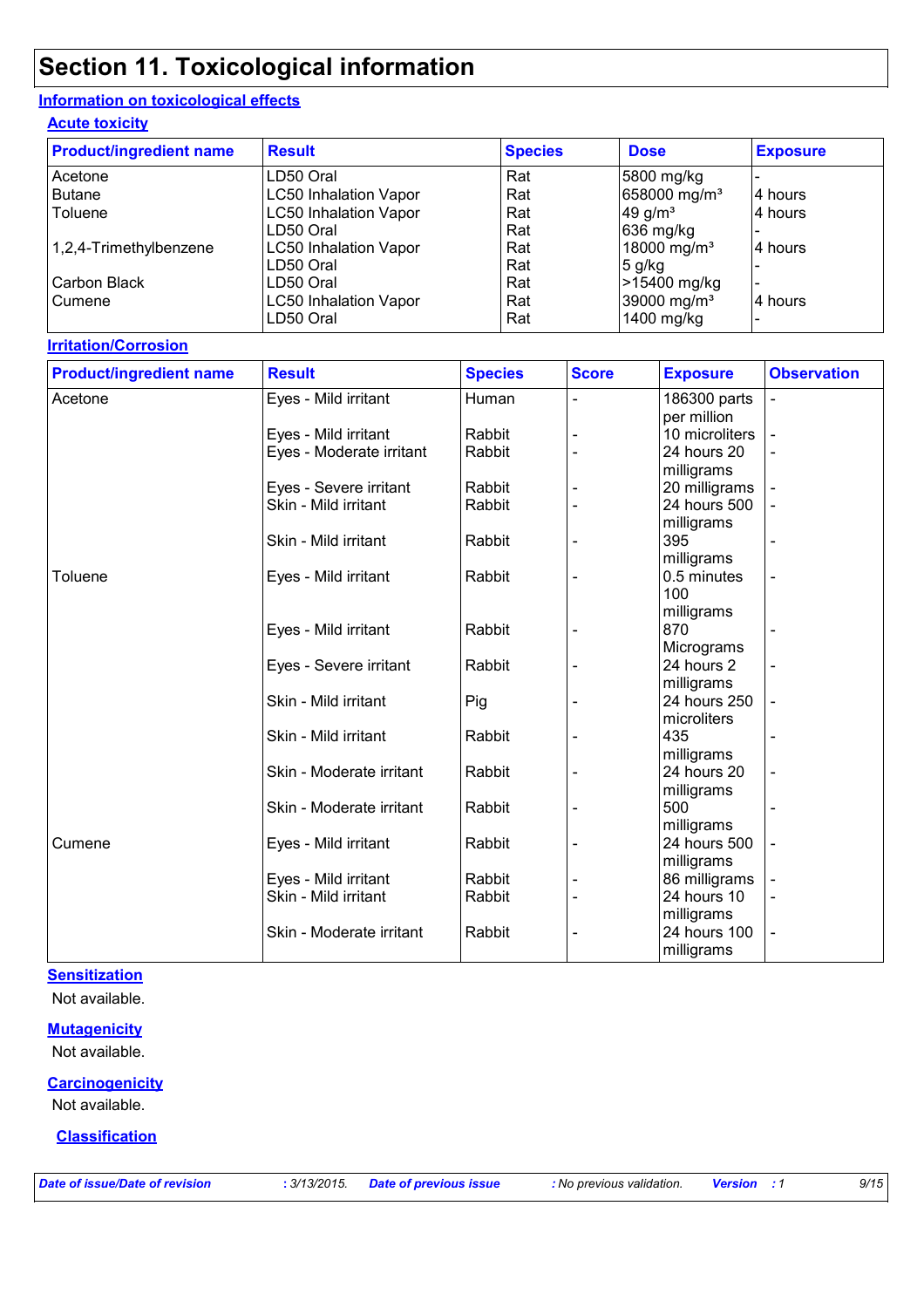## **Section 11. Toxicological information**

| <b>Product/ingredient name</b>    | <b>OSHA</b> | <b>IARC</b> | <b>NTP</b>                         |
|-----------------------------------|-------------|-------------|------------------------------------|
| Toluene<br>Carbon Black<br>Cumene |             | 2B<br>2B    | -<br>$\overline{\phantom{0}}$<br>- |
|                                   |             |             |                                    |

#### **Reproductive toxicity**

Not available.

#### **Teratogenicity**

Not available.

#### **Specific target organ toxicity (single exposure)**

| <b>Name</b>                       | <b>Category</b> | <b>Route of</b><br>exposure | <b>Target organs</b>                                    |
|-----------------------------------|-----------------|-----------------------------|---------------------------------------------------------|
| Acetone                           | Category 3      | Not applicable.             | Respiratory tract<br>irritation and<br>Narcotic effects |
| Propane                           | Category 3      | Not applicable.             | Respiratory tract<br>irritation and<br>Narcotic effects |
| <b>Butane</b>                     | Category 3      | Not applicable.             | Respiratory tract<br>irritation and<br>Narcotic effects |
| Toluene                           | Category 3      | Not applicable.             | Respiratory tract<br>irritation and<br>Narcotic effects |
| Lt. Aliphatic Hydrocarbon Solvent | Category 3      | Not applicable.             | Respiratory tract<br>irritation and<br>Narcotic effects |
| 1,2,4-Trimethylbenzene            | Category 3      | Not applicable.             | Respiratory tract<br>irritation and<br>Narcotic effects |
| Cumene                            | Category 3      | Not applicable.             | Respiratory tract<br>irritation and<br>Narcotic effects |

#### **Specific target organ toxicity (repeated exposure)**

| <b>Name</b>                       | <b>Category</b> | <b>Route of</b><br>exposure | <b>Target organs</b> |
|-----------------------------------|-----------------|-----------------------------|----------------------|
| Acetone                           | Category 2      | l Not determined            | Not determined       |
| Propane                           | Category 2      | l Not determined            | Not determined       |
| <b>Butane</b>                     | Category 2      | Not determined              | Not determined       |
| Toluene                           | Category 2      | l Not determined            | Not determined       |
| Lt. Aliphatic Hydrocarbon Solvent | Category 2      | l Not determined            | Not determined       |
| 1,2,4-Trimethylbenzene            | Category 2      | l Not determined            | Not determined       |
| Cumene                            | Category 2      | Not determined              | Not determined       |

#### **Aspiration hazard**

| <b>Name</b>                       | <b>Result</b>                         |
|-----------------------------------|---------------------------------------|
| Propane                           | <b>ASPIRATION HAZARD - Category 1</b> |
| Butane                            | <b>ASPIRATION HAZARD - Category 1</b> |
| Toluene                           | <b>ASPIRATION HAZARD - Category 1</b> |
| Lt. Aliphatic Hydrocarbon Solvent | <b>ASPIRATION HAZARD - Category 1</b> |
| 1,2,4-Trimethylbenzene            | <b>ASPIRATION HAZARD - Category 1</b> |
| Cumene                            | <b>ASPIRATION HAZARD - Category 1</b> |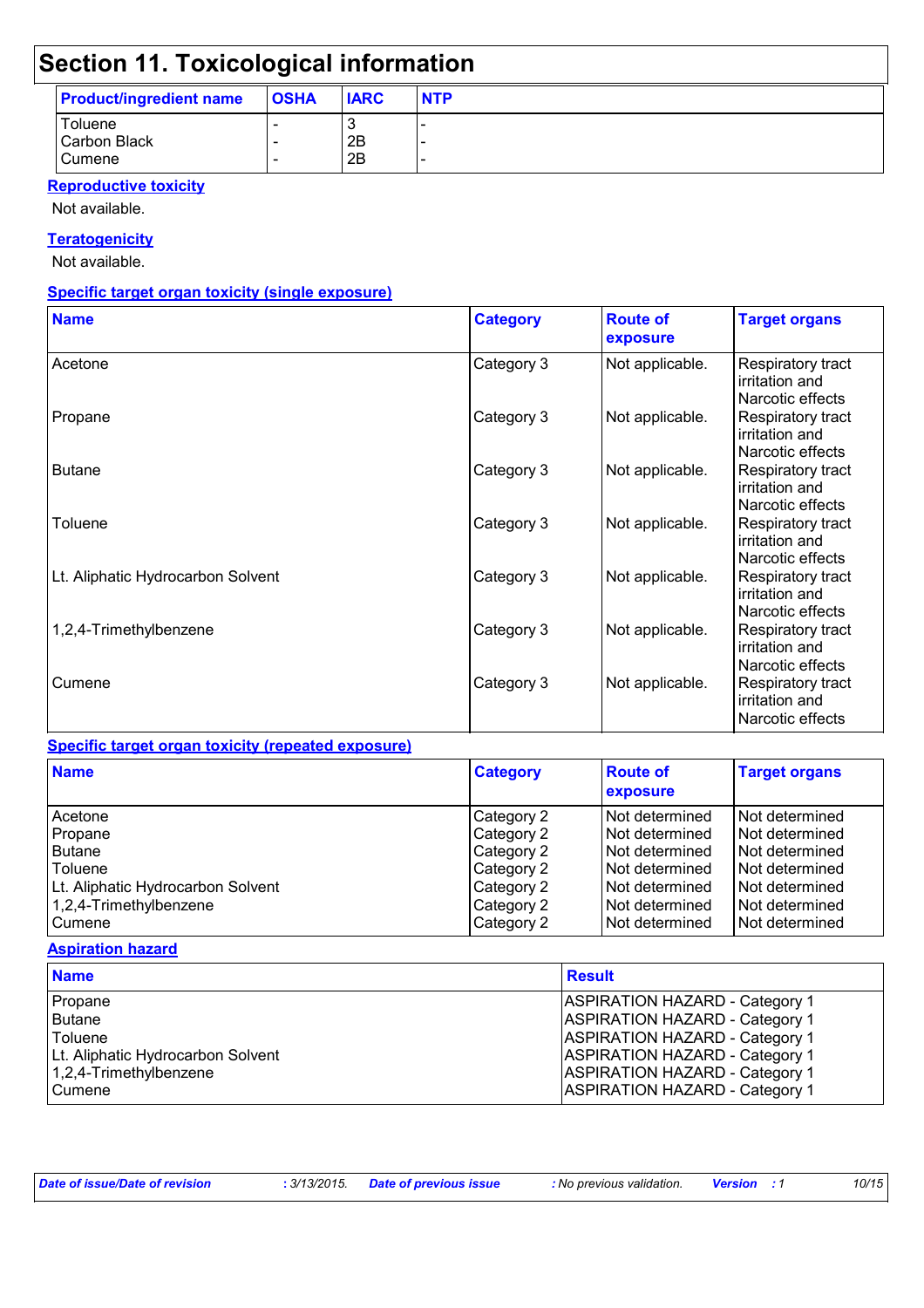| Information on the likely<br>routes of exposure | : Not available.                                                                                                                               |
|-------------------------------------------------|------------------------------------------------------------------------------------------------------------------------------------------------|
| <b>Potential acute health effects</b>           |                                                                                                                                                |
| <b>Eye contact</b>                              | : Causes serious eye irritation.                                                                                                               |
| <b>Inhalation</b>                               | : Can cause central nervous system (CNS) depression. May cause drowsiness and<br>dizziness. May cause respiratory irritation.                  |
| <b>Skin contact</b>                             | : Causes skin irritation.                                                                                                                      |
| <b>Ingestion</b>                                | : Can cause central nervous system (CNS) depression. May be fatal if swallowed and<br>enters airways. Irritating to mouth, throat and stomach. |
|                                                 | <u>Symptoms related to the physical, chemical and toxicological characteristics</u>                                                            |

| <b>Eye contact</b>  | : Adverse symptoms may include the following:<br>pain or irritation<br>watering<br>redness                                                                                                                                                                              |
|---------------------|-------------------------------------------------------------------------------------------------------------------------------------------------------------------------------------------------------------------------------------------------------------------------|
| <b>Inhalation</b>   | : Adverse symptoms may include the following:<br>respiratory tract irritation<br>coughing<br>nausea or vomiting<br>headache<br>drowsiness/fatigue<br>dizziness/vertigo<br>unconsciousness<br>reduced fetal weight<br>increase in fetal deaths<br>skeletal malformations |
| <b>Skin contact</b> | : Adverse symptoms may include the following:<br>irritation<br>redness<br>reduced fetal weight<br>increase in fetal deaths<br>skeletal malformations                                                                                                                    |
| <b>Ingestion</b>    | : Adverse symptoms may include the following:<br>nausea or vomiting<br>reduced fetal weight<br>increase in fetal deaths<br>skeletal malformations                                                                                                                       |

|                                                   | Delayed and immediate effects and also chronic effects from short and long term exposure                  |
|---------------------------------------------------|-----------------------------------------------------------------------------------------------------------|
| <b>Short term exposure</b>                        |                                                                                                           |
| <b>Potential immediate</b><br><b>effects</b>      | : Not available.                                                                                          |
| <b>Potential delayed effects</b>                  | : Not available.                                                                                          |
| <b>Long term exposure</b>                         |                                                                                                           |
| <b>Potential immediate</b><br><b>effects</b>      | : Not available.                                                                                          |
| <b>Potential delayed effects : Not available.</b> |                                                                                                           |
| <b>Potential chronic health effects</b>           |                                                                                                           |
| Not available.                                    |                                                                                                           |
| <b>General</b>                                    | : May cause damage to organs through prolonged or repeated exposure.                                      |
| <b>Carcinogenicity</b>                            | : Suspected of causing cancer. Risk of cancer depends on duration and level of<br>exposure.               |
| <b>Mutagenicity</b>                               | : No known significant effects or critical hazards.                                                       |
| <b>Date of issue/Date of revision</b>             | 11/15<br>: 3/13/2015.<br><b>Date of previous issue</b><br>: No previous validation.<br><b>Version</b> : 1 |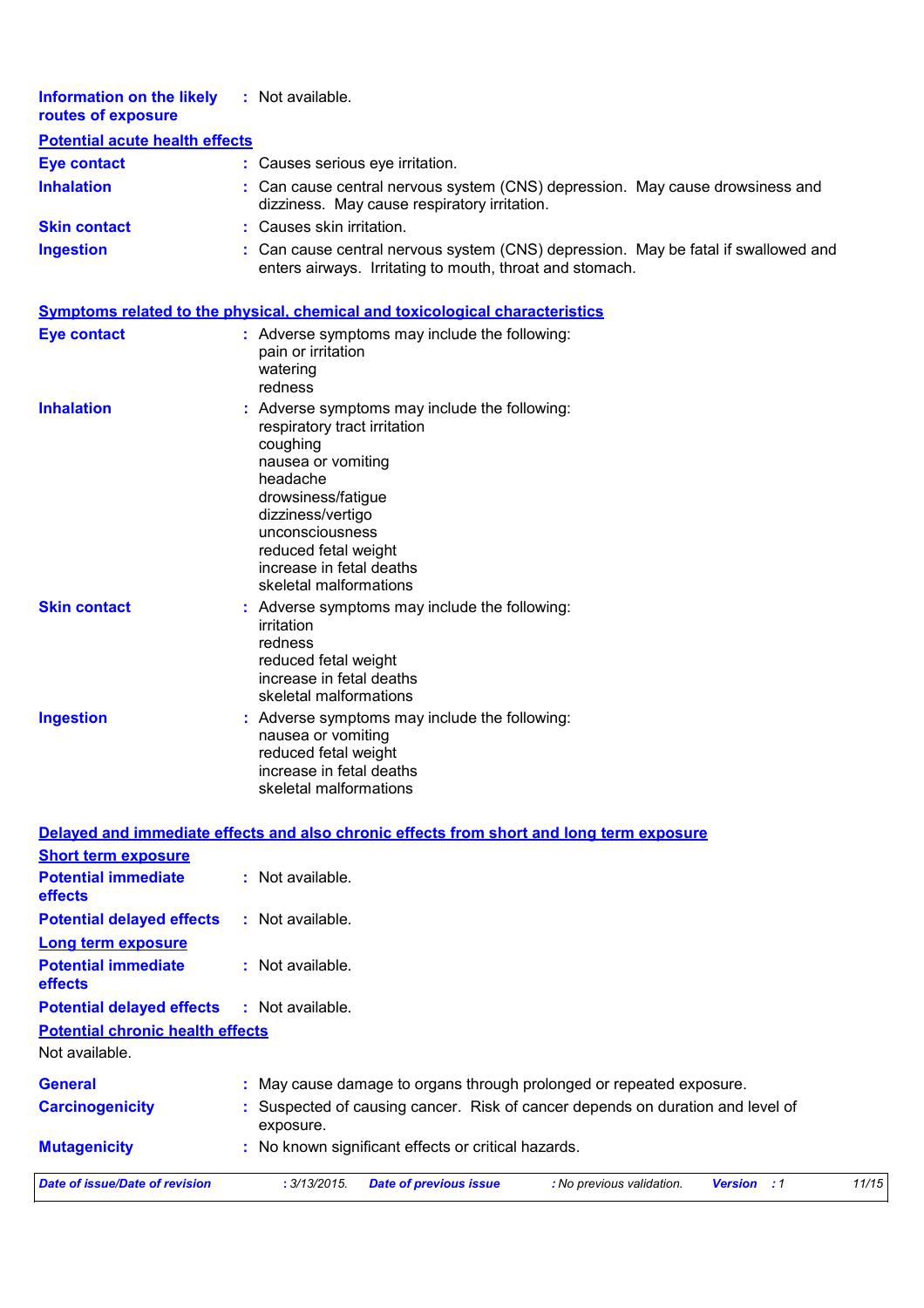| <b>Teratogenicity</b>        |
|------------------------------|
| <b>Developmental effects</b> |
| Fertility effects            |

- **:** Suspected of damaging the unborn child.
- **:** No known significant effects or critical hazards.

**:** No known significant effects or critical hazards.

#### **Numerical measures of toxicity**

| <b>Acute toxicity estimates</b> |                             |  |
|---------------------------------|-----------------------------|--|
| <b>Route</b>                    | <b>ATE value</b>            |  |
| Oral<br>Inhalation (vapors)     | 3160.2 mg/kg<br>1129.7 mg/l |  |

### **Section 12. Ecological information**

| <b>Product/ingredient name</b>       | <b>Result</b>                       | <b>Species</b>                                                            | <b>Exposure</b> |
|--------------------------------------|-------------------------------------|---------------------------------------------------------------------------|-----------------|
| Acetone                              | Acute EC50 20.565 mg/l Marine water | Algae - Ulva pertusa                                                      | 96 hours        |
|                                      | Acute LC50 6000000 µg/l Fresh water | Crustaceans - Gammarus pulex                                              | 48 hours        |
|                                      | Acute LC50 10000 µg/l Fresh water   | Daphnia - Daphnia magna                                                   | 48 hours        |
|                                      | Acute LC50 5600 ppm Fresh water     | Fish - Poecilia reticulata                                                | 96 hours        |
|                                      | Chronic NOEC 4.95 mg/l Marine water | Algae - Ulva pertusa                                                      | 96 hours        |
|                                      | Chronic NOEC 0.016 ml/L Fresh water | Crustaceans - Daphniidae                                                  | 21 days         |
|                                      | Chronic NOEC 0.1 ml/L Fresh water   | Daphnia - Daphnia magna -<br>Neonate                                      | 21 days         |
|                                      | Chronic NOEC 5 µg/l Marine water    | Fish - Gasterosteus aculeatus -<br>Larvae                                 | 42 days         |
| Toluene                              | Acute EC50 12500 µg/l Fresh water   | Algae - Pseudokirchneriella<br>subcapitata                                | 72 hours        |
|                                      | Acute EC50 11600 µg/l Fresh water   | Crustaceans - Gammarus<br>pseudolimnaeus - Adult                          | 48 hours        |
|                                      | Acute EC50 6000 µg/l Fresh water    | Daphnia - Daphnia magna -<br>Juvenile (Fledgling, Hatchling,<br>Weanling) | 48 hours        |
|                                      | Acute LC50 5500 µg/l Fresh water    | Fish - Oncorhynchus kisutch - Fry                                         | 96 hours        |
|                                      | Chronic NOEC 1000 µg/l Fresh water  | Daphnia - Daphnia magna                                                   | 21 days         |
| Lt. Aliphatic Hydrocarbon<br>Solvent | Acute LC50 >100000 ppm Fresh water  | Fish - Oncorhynchus mykiss                                                | 96 hours        |
| 1,2,4-Trimethylbenzene               | Acute LC50 4910 µg/l Marine water   | Crustaceans - Elasmopus<br>pectenicrus - Adult                            | 48 hours        |
|                                      | Acute LC50 7720 µg/l Fresh water    | Fish - Pimephales promelas                                                | 96 hours        |
| Cumene                               | Acute EC50 2600 µg/l Fresh water    | Algae - Pseudokirchneriella<br>subcapitata                                | 72 hours        |
|                                      | Acute EC50 7400 µg/l Fresh water    | Crustaceans - Artemia sp. -<br>Nauplii                                    | 48 hours        |
|                                      | Acute EC50 10600 µg/l Fresh water   | Daphnia - Daphnia magna -<br>Neonate                                      | 48 hours        |
|                                      | Acute LC50 2700 µg/l Fresh water    | Fish - Oncorhynchus mykiss                                                | 96 hours        |

#### **Persistence and degradability**

| <b>Product/ingredient name</b> | <b>Aquatic half-life</b> | <b>Photolysis</b> | Biodegradability |
|--------------------------------|--------------------------|-------------------|------------------|
| Acetone                        |                          |                   | Readily          |
| Toluene                        |                          |                   | Readily          |

#### **Bioaccumulative potential**

*Date of issue/Date of revision* **:** *3/13/2015. Date of previous issue : No previous validation. Version : 1 12/15*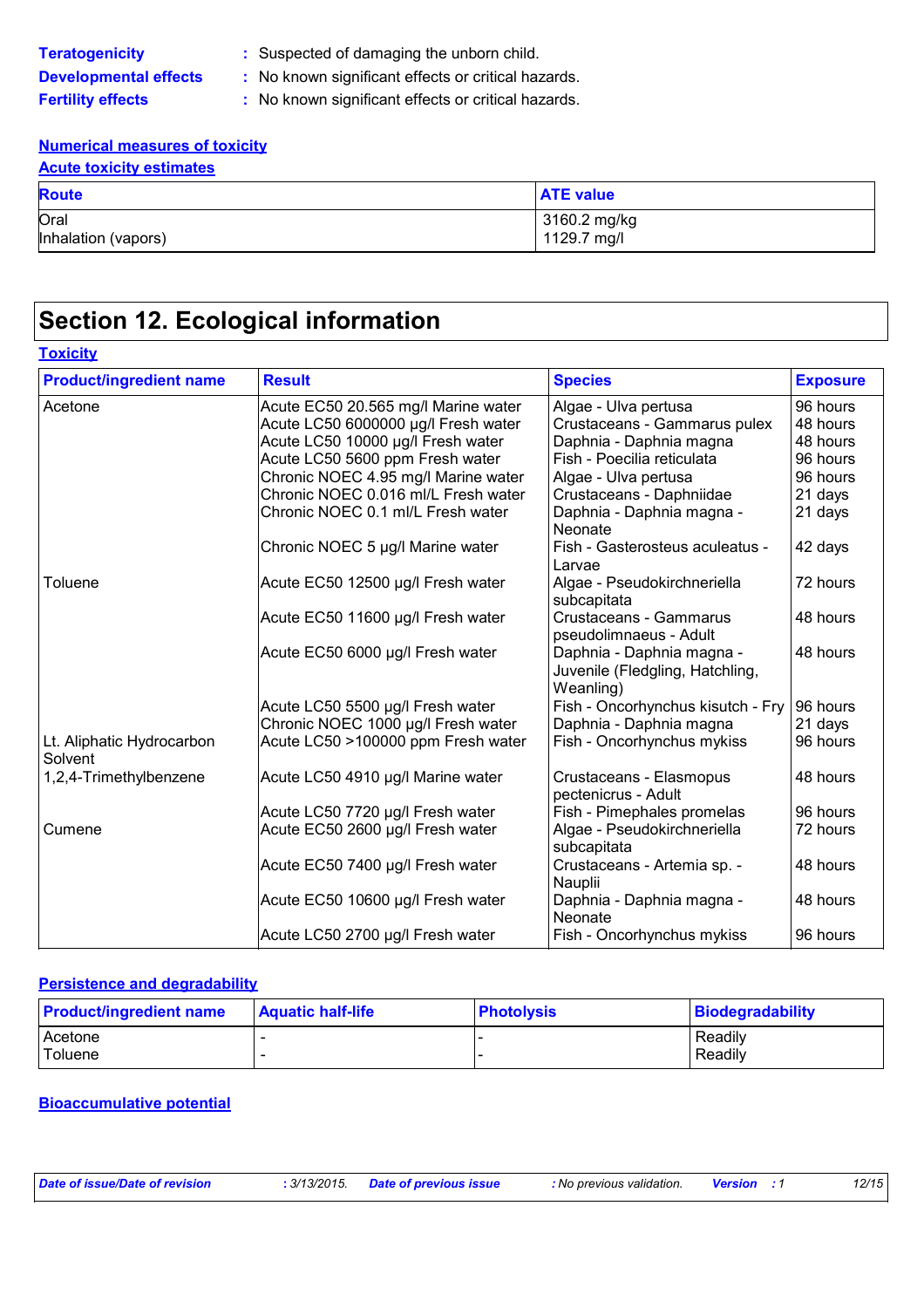| <b>Section 12. Ecological information</b>       |             |                  |                  |  |
|-------------------------------------------------|-------------|------------------|------------------|--|
| <b>Product/ingredient name</b>                  | $LogP_{ow}$ | <b>BCF</b>       | <b>Potential</b> |  |
| Toluene<br>Lt. Aliphatic Hydrocarbon<br>Solvent |             | 90<br>10 to 2500 | low<br>high      |  |
| 1,2,4-Trimethylbenzene<br>Cumene                |             | 243<br>94.69     | low<br>low       |  |

| <b>Mobility in soil</b>     |                  |
|-----------------------------|------------------|
| <b>Soil/water partition</b> | : Not available. |
| coefficient $(K_{oc})$      |                  |

**Other adverse effects** : No known significant effects or critical hazards.

### **Section 13. Disposal considerations**

### **Disposal methods :**

The generation of waste should be avoided or minimized wherever possible. Disposal of this product, solutions and any by-products should at all times comply with the requirements of environmental protection and waste disposal legislation and any regional local authority requirements. Dispose of surplus and non-recyclable products via a licensed waste disposal contractor. Waste should not be disposed of untreated to the sewer unless fully compliant with the requirements of all authorities with jurisdiction. Waste packaging should be recycled. Incineration or landfill should only be considered when recycling is not feasible. This material and its container must be disposed of in a safe way. Empty containers or liners may retain some product residues. Do not puncture or incinerate container.

### **Section 14. Transport information**

|                                         | <b>DOT</b><br><b>Classification</b>                               | <b>TDG</b><br><b>Classification</b>                               | <b>Mexico</b><br><b>Classification</b>    | <b>IATA</b>                                         | <b>IMDG</b>                                                                      |
|-----------------------------------------|-------------------------------------------------------------------|-------------------------------------------------------------------|-------------------------------------------|-----------------------------------------------------|----------------------------------------------------------------------------------|
| <b>UN number</b>                        | <b>UN1950</b>                                                     | <b>UN1950</b>                                                     | <b>UN1950</b>                             | <b>UN1950</b>                                       | <b>UN1950</b>                                                                    |
| <b>UN proper</b><br>shipping name       | <b>AEROSOLS</b>                                                   | <b>AEROSOLS</b>                                                   | <b>AEROSOLS</b>                           | AEROSOLS,<br>flammable                              | <b>AEROSOLS</b>                                                                  |
| <b>Transport</b><br>hazard class(es)    | 2.1<br>LAMMABLE GA                                                | 2.1<br>$\mathbf{v}$                                               | 2.1                                       | 2.1                                                 | 2.1                                                                              |
| <b>Packing group</b>                    | $\overline{\phantom{a}}$                                          | $\overline{\phantom{a}}$                                          |                                           |                                                     |                                                                                  |
| <b>Environmental</b><br><b>hazards</b>  | No.                                                               | No.                                                               | No.                                       | No.                                                 | No.                                                                              |
| <b>Additional</b><br><b>information</b> | <b>Special</b><br>provisions<br><b>LIMITED</b><br><b>QUANTITY</b> | <b>Special</b><br>provisions<br><b>LIMITED</b><br><b>QUANTITY</b> | <b>Special</b><br>provisions<br>(ERG#126) | <b>Special</b><br>provisions<br>LIMITED<br>QUANTITY | <b>Emergency</b><br>schedules (EmS)<br><b>LIMITED</b><br>QUANTITY, F-D,<br>$S-U$ |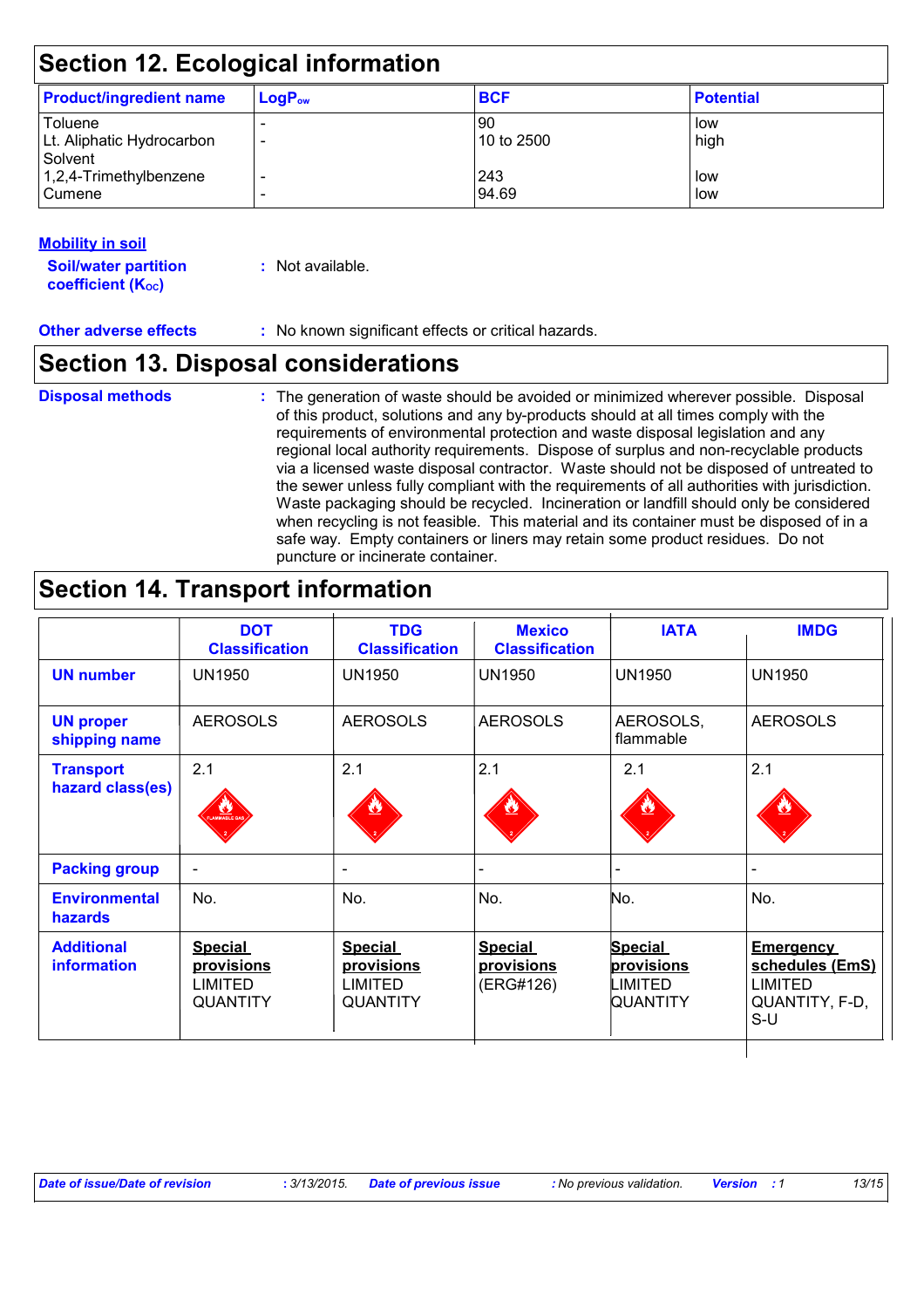### **Section 14. Transport information**

**Special precautions for user :** Multi-modal shipping descriptions are provided for informational purposes and do not consider container sizes. The presence of a shipping description for a particular mode of transport (sea, air, etc.), does not indicate that the product is packaged suitably for that mode of transport. All packaging must be reviewed for suitability prior to shipment, and compliance with the applicable regulations is the sole responsibility of the person offering the product for transport. People loading and unloading dangerous goods must be trained on all of the risks deriving from the substances and on all actions in case of emergency situations.

**Transport in bulk according :** Not available. **to Annex II of MARPOL 73/78 and the IBC Code**

### **Section 15. Regulatory information**

**U.S. Federal regulations :**

#### **California Prop. 65 State regulations**

WARNING: This product contains chemicals known to the State of California to cause cancer and birth defects or other reproductive harm.

### **Section 16. Other information**

#### **Hazardous Material Information System (U.S.A.)**



**Caution: HMIS® ratings are based on a 0-4 rating scale, with 0 representing minimal hazards or risks, and 4 representing significant hazards or risks Although HMIS® ratings are not required on SDSs under 29 CFR 1910. 1200, the preparer may choose to provide them. HMIS® ratings are to be used with a fully implemented HMIS® program. HMIS® is a registered mark of the National Paint & Coatings Association (NPCA). HMIS® materials may be purchased exclusively from J. J. Keller (800) 327-6868.**

**The customer is responsible for determining the PPE code for this material.**

**Notice to reader**